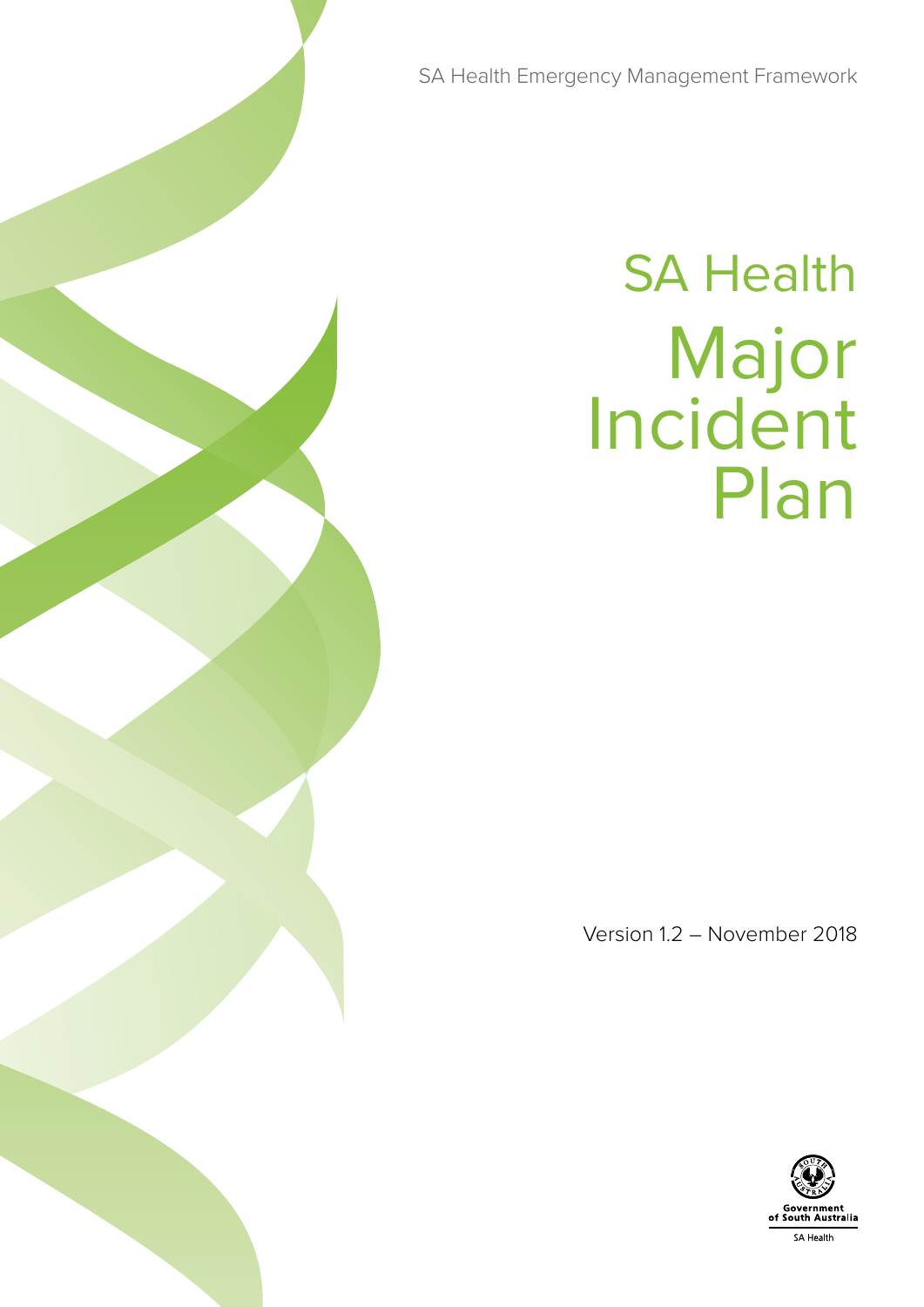## **Contents**

| Introduction                                   | 2               |
|------------------------------------------------|-----------------|
| Purpose                                        | $\overline{2}$  |
| Assumptions                                    | $\overline{2}$  |
| Scope                                          | $\overline{2}$  |
| <b>Major Incident Definition</b>               | $\overline{2}$  |
| <b>Business Continuity</b>                     | $\overline{2}$  |
| Phased Approach                                | 3               |
| Response – Standby                             | 4               |
| Notification                                   | $\overline{4}$  |
| <b>Assessment and Escalation</b>               | 4               |
| Major Incident Risk Assessment Matrix          | $\overline{4}$  |
| <b>Incident Complexity</b>                     | 6               |
| <b>Casualty Numbers</b>                        | 6               |
| <b>Casualty Classification</b>                 | 6               |
| Response – Initial and Targeted Actions        | 7               |
| <b>Major Incident Levels</b>                   | 7               |
| <b>Extraordinary Measures</b>                  | 7               |
| Response Actions In Major Incident Phases      | 8               |
| <b>Health State Commander</b>                  | 8               |
| <b>Health Network Commanders</b>               | 10 <sup>°</sup> |
| Out Of Hospital Strategies For An Extended MCI | 12 <sup>°</sup> |
| <b>Casualty Clearing Station (Ccs)</b>         | 12 <sup>2</sup> |
| <b>Field Medical Facility (Fmf)</b>            | 12              |
| <b>Field Hospital</b>                          | 12              |

Document developed by: Emergency Management Unit, Department for Health and Wellbeing Next review due: 01 January 2020 (3 year review cycle)

| Date          |      | Version   Who approved (New/Revised Version) | <b>Reason for Change</b>                                                                                |
|---------------|------|----------------------------------------------|---------------------------------------------------------------------------------------------------------|
| January 2017  | V1.0 | Portfolio Executive, SA Health               | Original document                                                                                       |
| October 2018  | V1.1 | Director, EMU                                | Minor - change of command structure names (i.e. removal of Gold, Silver and Bronze)                     |
| November 2018 | V1.2 | Director, EMU                                | Inclusion of Chief Procurement Officer's delegations in a declared Level 1 or Level 2<br>Maior Incident |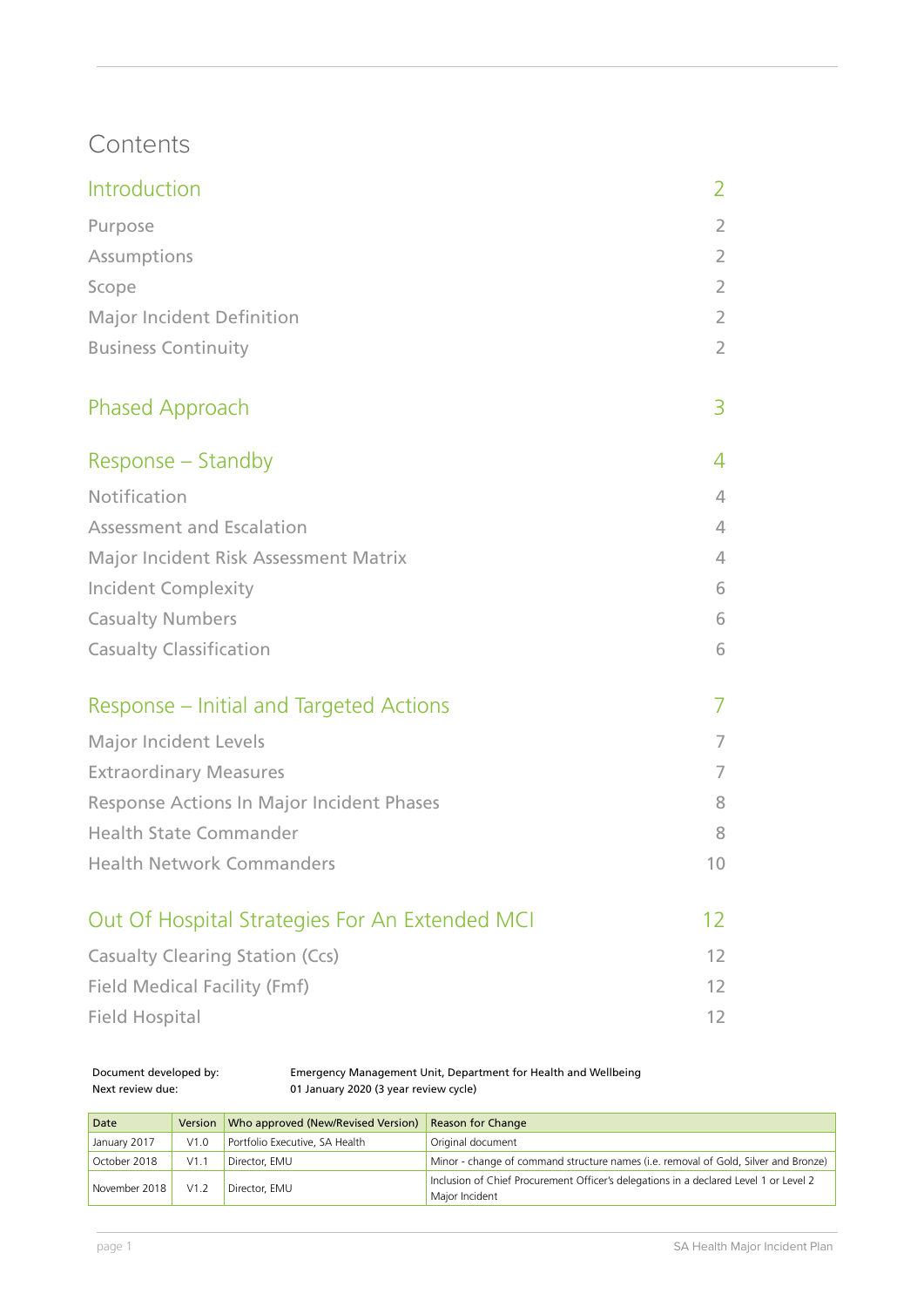## Introduction

#### Purpose

The purpose of the Major Incident Plan (MIP) is to:

- > Give clear strategic direction to the whole of SA Health on responding to Major Incidents of any size or hazard.
- > Provide actions and strategies that may be adopted by Health State Command and the Local Health Networks (LHNs) and Health Service Commanders (Network Commanders) relevant to the scale/level of the Major Incident.

#### **Assumptions**

It is assumed the reader is familiar with the SA Health Emergency Management Framework which details the principles, governance and comprehensive approach to emergency management as applied by SA Health.

#### Scope

Strategies and actions within the MIP apply to the portfolio of services which comprise all of SA Health, recognising that SA Ambulance Service (SAAS) maintains separate and distinct major incident plans and arrangements relative to the out of hospital context of any major incident. The MIP has been informed by, and is consistent with, the SAAS Major Incident Response Plan (MIRP).

LHNs/Services refers to the broader health system including Local Health Networks, Statewide Services and other SA Health entities.

## Major Incident Definition

A major incident for SA Health is:

> An incident which has, or has the potential to, place the health system at the limit of its capacity and capability to manage and requires a coordinated whole of system approach,

OR

> An incident of state or national significance which is beyond the capacity and capability of the health system to manage and requires the application of extraordinary measures within a coordinated whole of system response.

Large numbers of casualties, whilst a significant contributing factor, do not define a major incident. An incident with low or no casualties coupled with complicating factors such as high demand for specialist services, unusual hazards or risks, compromised facilities or services, significant political risk or prolonged incident duration could potentially be a major incident. The Major Incident levels are outlined later in this document.

## Business Continuity

General loss of facilities and services not associated with a Major Incident will have a significant impact on Local Health Networks and the ability of the health systems to continue services and LHNs will maintain appropriate business continuity plans and arrangements for such business disruption events. Please refer to the SA Health Business Continuity Framework for further information and guidance.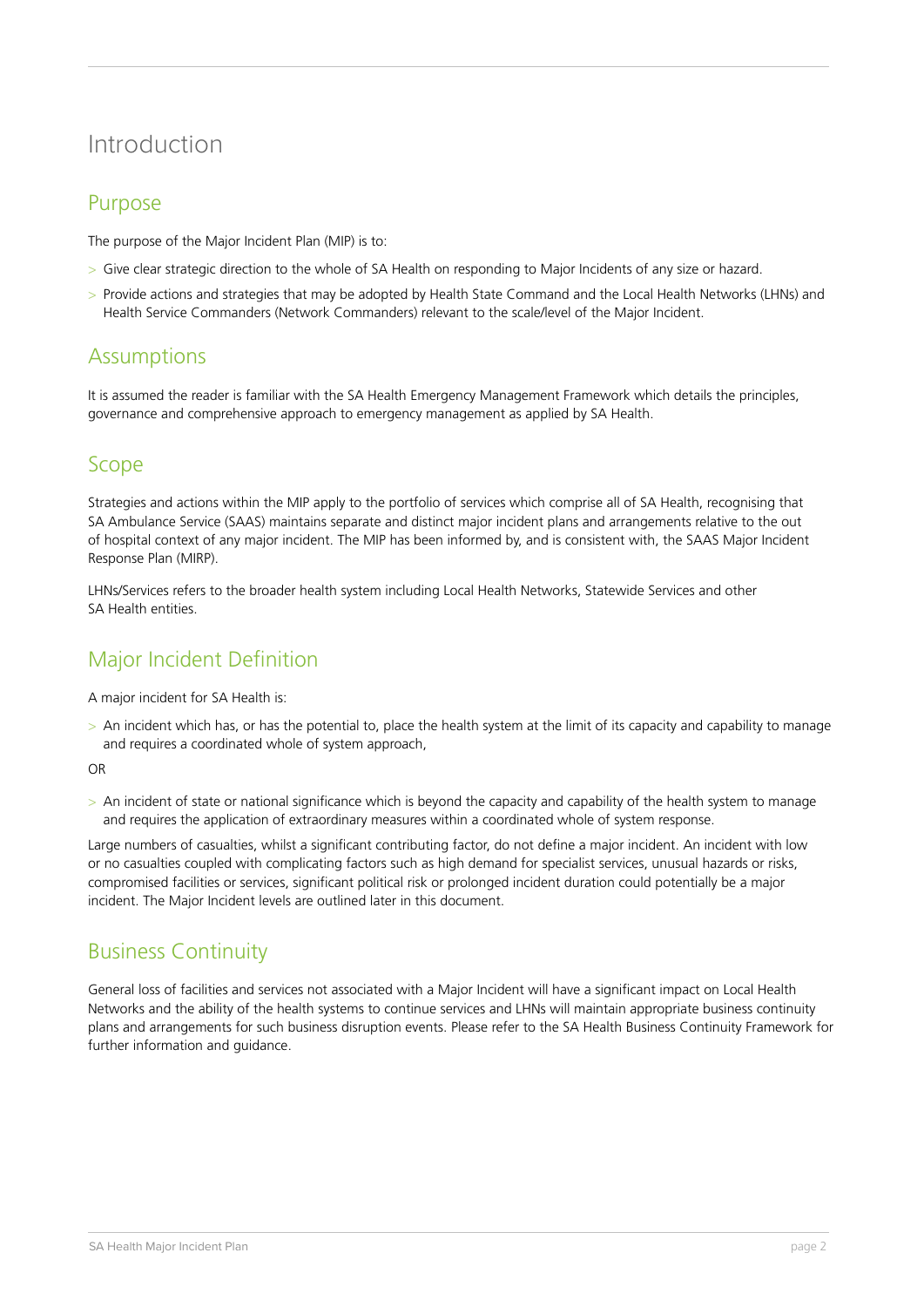## Phased Approach

SA Health applies a phased approach to major incidents in Emergency Management as outlined in 'Table 1'. The MIP references response phases in detail as Preparedness and Recovery Phases are documented within other plans and arrangements in their entirety within the SA Health Emergency Management Framework.

| TABLE 1 - MAJOR INCIDENT PHASES |                                                 |                                                                                                                                                                            |                                                                                                                                                                                                                               |
|---------------------------------|-------------------------------------------------|----------------------------------------------------------------------------------------------------------------------------------------------------------------------------|-------------------------------------------------------------------------------------------------------------------------------------------------------------------------------------------------------------------------------|
| <b>Phase</b>                    | <b>Sub-Phase</b>                                | <b>Characteristics of the situation</b>                                                                                                                                    | <b>Response arrangements</b>                                                                                                                                                                                                  |
| Preparedness                    | Preparedness                                    | Planning, education and exercising<br>of plans and arrangements                                                                                                            | Preparedness                                                                                                                                                                                                                  |
|                                 | Standby                                         | Unverified notification of a major<br>incident                                                                                                                             | Alert<br>$>$ Initial Assessment<br><b>State Commander Notification</b><br>$\geq$                                                                                                                                              |
| Response                        | <b>Initial Action</b><br><b>Targeted Action</b> | > Confirmation of a major incident<br>> Assessment of available<br>information to determine the level<br>of 1 or Level 2 incident response<br>> Action plan developed when | > Activation of SCC-H<br>> Notification of Health Network<br>Commanders<br>> Notification of SAAS Gold Commander<br>> Creation of Capacity<br>> Distribution of casualties<br>> Consideration of hazard specific<br>responses |
|                                 |                                                 | enough is known about the<br>incident to tailor appropriate<br>responses                                                                                                   |                                                                                                                                                                                                                               |
|                                 | <b>Stand Down</b>                               | Incident no longer presents a threat<br>to the health system or disruption<br>to services                                                                                  | <b>Stand Down</b>                                                                                                                                                                                                             |
| Recovery                        | Recovery                                        | Health Services revert to business<br>as normal                                                                                                                            | Recovery                                                                                                                                                                                                                      |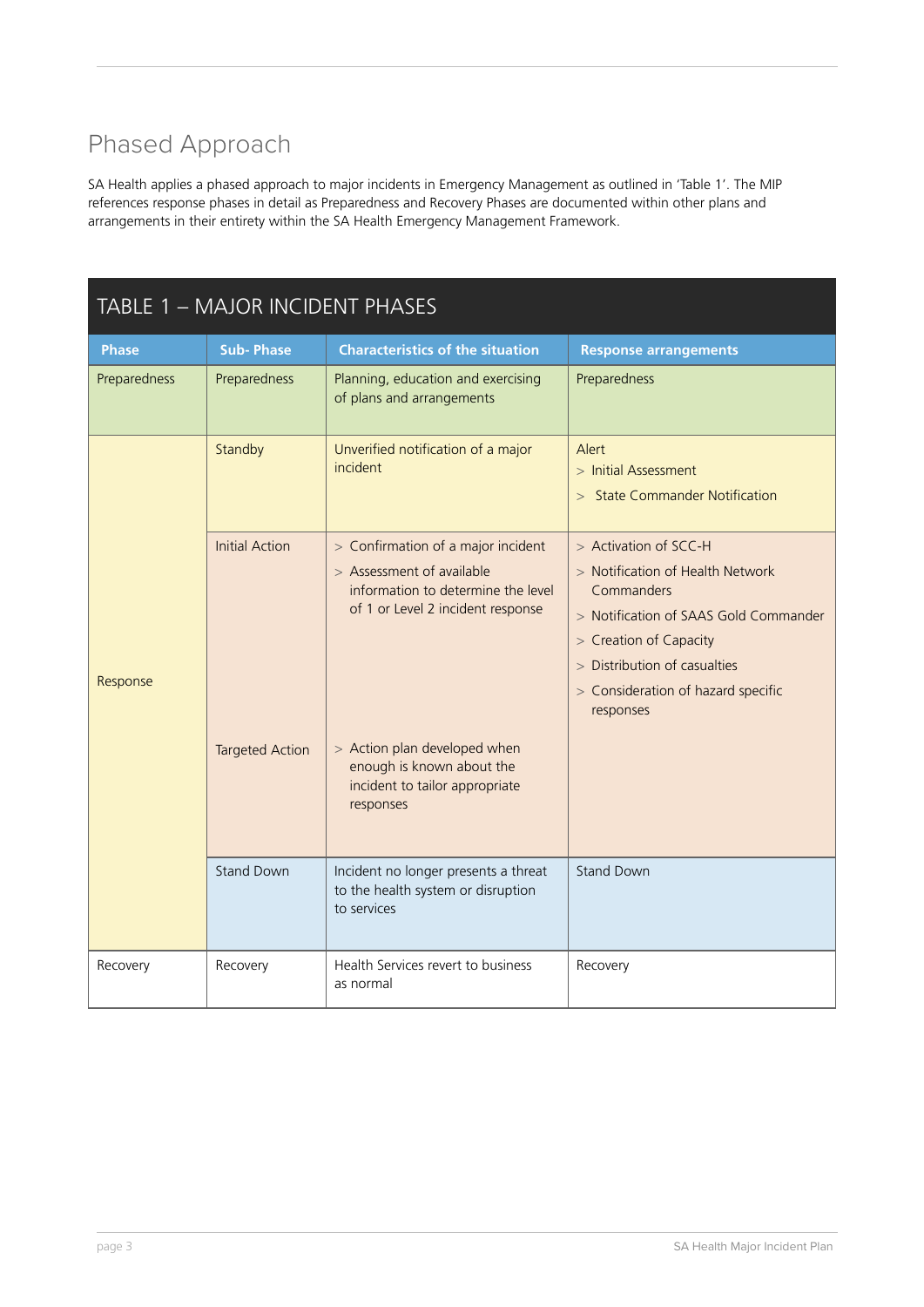## RESPONSE – Standby

#### Notification

As outlined in the EM framework the Emergency Management Duty Officer (EMDO) will normally be alerted to incidents of significance to the health service. The role of the EMDO is to receive information and intelligence and make informed decisions about how and when to disseminate that information and will determine the appropriate escalation of response through the Health State Commander when required.

#### Assessment and escalation

In order to best inform the Health State Commander of the nature and impact of an incident, the EMDO will undertake a primary assessment of the situation using the Major Incident Risk Assessment matrix below. If the EMDO believes the incident is classified as "Normal Business" as below, they may still notify the Health State Commander to ensure they are aware of a potential incident. In making their assessment the EMDO must ensure the complexities and restrictions (see table 2 below) relative to incidents occurring in remote/country locations are rigorously applied. If an incident is assessed as either a level 1 or 2 major incident the EMDO must notify the Health State Commander.

#### Major Incident Risk Assessment Matrix

#### Figure 1. Major Incident Risk Assessment Matrix

| $21+$     | Level 1                          | Level <sub>2</sub>               | Level <sub>2</sub>               | Level <sub>2</sub> | Level <sub>2</sub>                        |
|-----------|----------------------------------|----------------------------------|----------------------------------|--------------------|-------------------------------------------|
| $16-20$   | Level 1                          | Level 1                          | Level <sub>2</sub>               | Level 2            | Level <sub>2</sub>                        |
| $11 - 15$ | <b>Normal</b><br><b>Business</b> | Level 1                          | Level 1                          | Level <sub>2</sub> | Level <sub>2</sub>                        |
| $6 - 10$  | <b>Normal</b><br><b>Business</b> | <b>Normal</b><br><b>Business</b> | Level 1                          | Level 1            | Level <sub>2</sub>                        |
| $0 - 5$   | <b>Normal</b><br><b>Business</b> | <b>Normal</b><br><b>Business</b> | <b>Normal</b><br><b>Business</b> | Level 1            | Level 1                                   |
|           | <b>SIMPLE</b>                    | <b>COMPLEX</b>                   |                                  | <b>RESTRICTED</b>  | <b>COMPLEX &amp;</b><br><b>RESTRICTED</b> |
|           |                                  |                                  | <b>Incident Complexity</b>       |                    |                                           |

**Casualty Numbers Priority 1 or 2**

Casualty Numbers Priority 1 or 2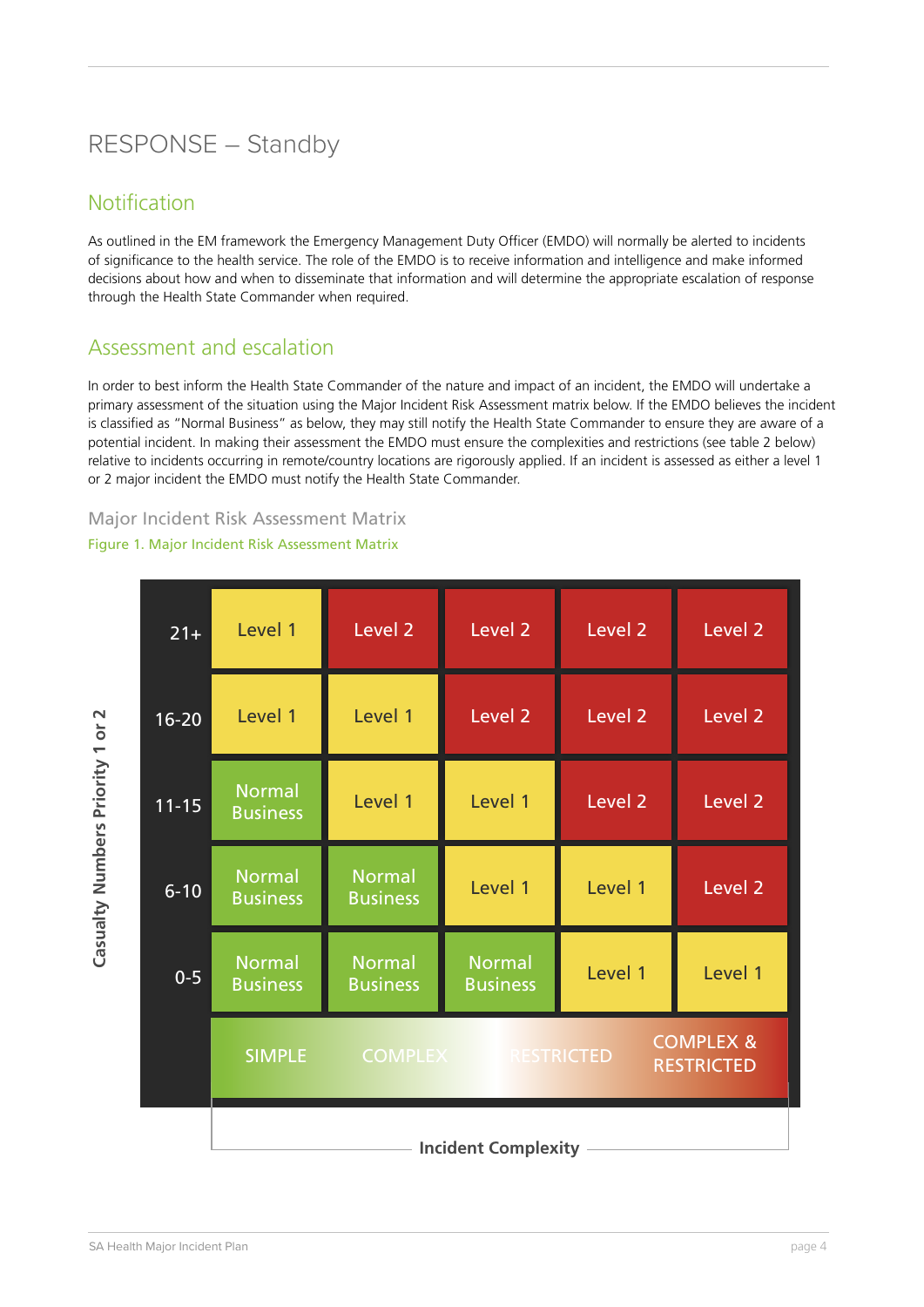#### Table 2 Matrix Incident Complexity Descriptors

|                   | <b>Incident Complexity Descriptors and Examples</b>                                                                                                                                                                                                                                                    |
|-------------------|--------------------------------------------------------------------------------------------------------------------------------------------------------------------------------------------------------------------------------------------------------------------------------------------------------|
| <b>Simple</b>     | $>$ The event can be managed using routine patient distribution models (business as<br>normal load levelling)                                                                                                                                                                                          |
|                   | $>$ Casualties are managed within current hospital/network capacities                                                                                                                                                                                                                                  |
|                   | $>$ Specialist treatment is easily and readily accessible for casualties                                                                                                                                                                                                                               |
|                   | $>$ No extraordinary measures are needed to cope with casualty numbers                                                                                                                                                                                                                                 |
| <b>Complex</b>    | $>$ Has the potential to have a high impact on the health service but currently presents<br>little to no casualties e.g. a bushfire, major storm, human epidemic or natural disaster                                                                                                                   |
|                   | > Numbers of injured/ill may be low however due to the nature of the Incident there may<br>be a high media interest or reputation risk e.g. infectious disease, public health or child<br>related event.                                                                                               |
|                   | $>$ Significant multi agency response requiring SA Health activation for potential casualties                                                                                                                                                                                                          |
| <b>Restricted</b> | $>$ Location – May prevent access to necessary/specialist services without coordination<br>between multiple LHNs or National Arrangements (isolated/remote/on the border<br>of jurisdictions)                                                                                                          |
|                   | $>$ Hazard/Casualty Complications – Has or has the potential to overload specialist<br>services without coordination between networks or the request for national assistance<br>e.g. multiple serious burns                                                                                            |
|                   | > Hazard - Requires specialist equipment or plans to be in place e.g. CBRN/HAZMAT                                                                                                                                                                                                                      |
|                   | > Hazard – Healthy members of the public presenting as ill or affected. They may begin<br>to present to health services resulting in a casualty surge on one or more locations/<br>networks e.g. Hazmat or Human Disease.                                                                              |
|                   | $>$ Facilities and Services – A business disruption event where significant compromise to or<br>loss of health services or facilities occurs or the event causes a significant loss of health<br>services or facilities e.g. long term power loss, disruption to water supply or loss of<br>workforce. |
|                   | > Incidents which have a significant impact on the Aged Care sector and/or Aged Care<br>facilities should be considered restricted, by nature of the demand for medical/health<br>services which can result from compromises to aged care facilities and services.                                     |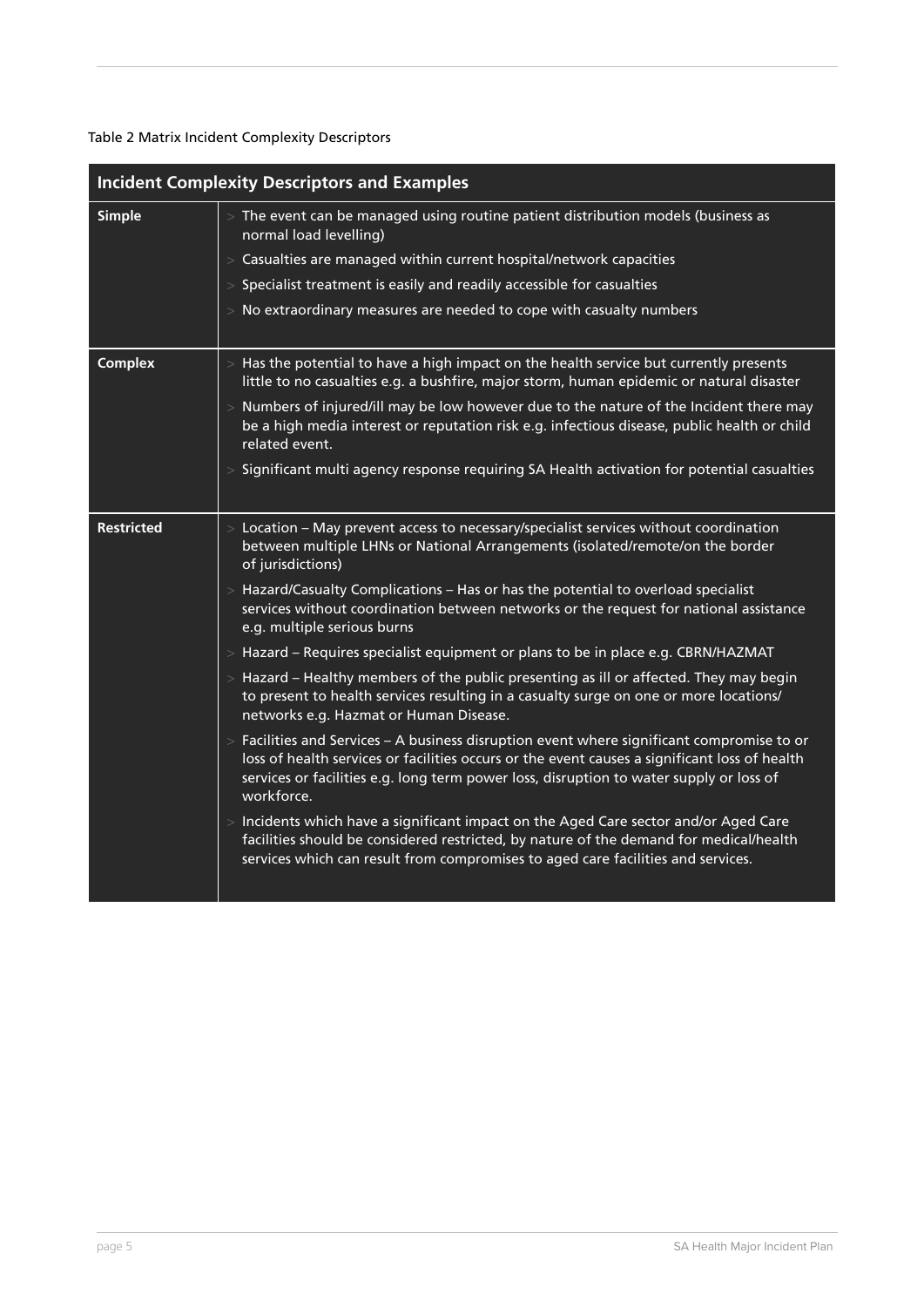## Incident Complexity

A number of factors may influence the incident level and should be taken into consideration during the initial and subsequent assessments. Table 2 describes the incident complexity and factors that may influence the decision and whether the incident is simple, complex, restricted or complex and restricted.

#### Casualty Numbers

The number and type of casualties helps to determine the level of an incident. High numbers of casualties may classify the incident as a Major Incident due to the expected surge across the health system e.g. a building collapse or earthquake.

Low numbers of casualties may also raise the incident level when coupled with the complexity due to the demand for specialty services, specific hazards or risks, compromised facilities, prolonged duration etc.

#### Casualty Classification

Prior to transportation to hospital SAAS will undertake triage of casualties as defined by the SMART™ Triage System. If an incident has been determined as "Simple", under the guidelines above, only those assessed as Priority 1 or 2 will be considered in determining the incident level. Definition of triage categories are:

- > **Priority 1** immediate care needed requires immediate life-saving intervention.
- > **Priority 2** intermediate or urgent care needed requires significant intervention within two to four hours.
- > **Priority 3** delayed priority, whose treatment can safely be delayed beyond 4 hours.

Whilst an incident may result in 50 casualties e.g. a bus crash, many of these casualties may be P3 casualties which don't require lifesaving interventions and can be more easily absorbed within the health system. However if those P3 casualties have all been contaminated at the scene by a hazardous material then this additional complexity may change the incident level.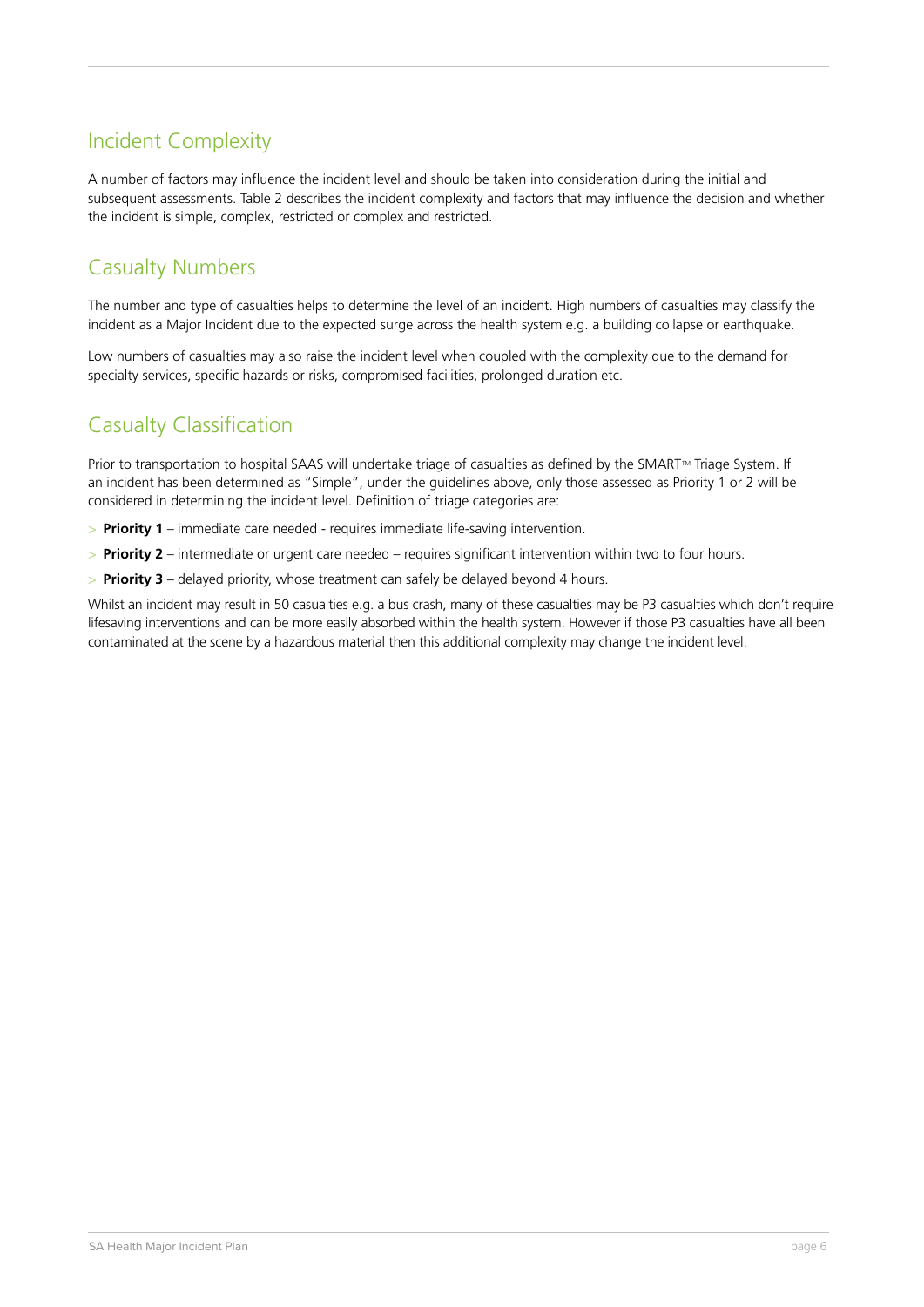## RESPONSE – Initial and Targeted Actions

#### Major Incident Levels

Level 1 – A Major Incident (MI) where the number of casualties and/or complexity/restriction requires a coordinated approach. This may result in a coordinated response for creation of capacity and distribution of casualties across more than 1 LHN or CHSALHN region. In addition a level 1 MI may require a coordinated response due to a disruption to normal business which may include loss of facilities or services. This may therefore require coordination of resources across networks or regions, escalation of utility reconnection and assistance from other agencies through State arrangements. A level 1 MI will require coordination by the Health State Commander and may require multiple/all networks to assess their capacity and report on capacity to accommodate a surge in the immediate future.

Level 2 – A Major Incident where the number of casualties and/or complexity/restriction of the event is beyond the capacity and/or capability of the health system without adopting extraordinary measures. Under the direction of the Health State Commander all networks will be required to confirm their ability to accommodate a predetermined major incident capacity through the activation of extraordinary measures as detailed below.

#### Extraordinary Measures

#### Key assumption 1 – creation of capacity

In the planning and preparedness for a MI the health system and SA hospitals will be at or close to capacity.

Declaration of a level 2 MI by the Health State Commander acknowledges that activities undertaken during business as usual (including metropolitan flow coordination through load levelling and hospital escalation), and creation of capacity as for a level 1 major incident, will not be sufficient to accommodate the incident impacts and/or subsequent patient surge.

The Health State Commander, Network Commanders and SAAS Gold Commander thereby acknowledge the necessity to activate extraordinary measures, which will include but are not limited to:

- > Reconfiguration of critical care services including emergency departments, ICU, operating theatres, medical imaging, pathology, and specialty services (e.g. burns, neurosurgery, cardiothoracic surgery etc)
- > Cancellation of elective procedures and admissions
- > Redistribution of patients from metropolitan trauma centres to general hospitals and other health care facilities, community services or home, to create maximum inpatient capacity
- > Urgent liaison with private hospitals and health facilities to identify both private emergency department and inpatient capacity outside the public health system
- > Urgent liaison with the Australian Government Department of Health, Aged Care Delivery unit, to identify capacity within the Aged Care sector to assist in relocation of non-acute patients currently within the health system
- > Activation of State Emergency Management arrangements to receive assistance from the whole of government where required
- > Activation of National Health Emergency Response arrangements including AUSTRAUMAPLAN, the Australian Governments plan for Mass Casualty Incidents of National Consequence

All LHNs have carefully considered their ability to reconfigure critical care services as part of adopting extraordinary measures, recognising that these are not options which would be acceptable during normal business and that the anticipated patient surge is likely to overwhelm the health system without such measures.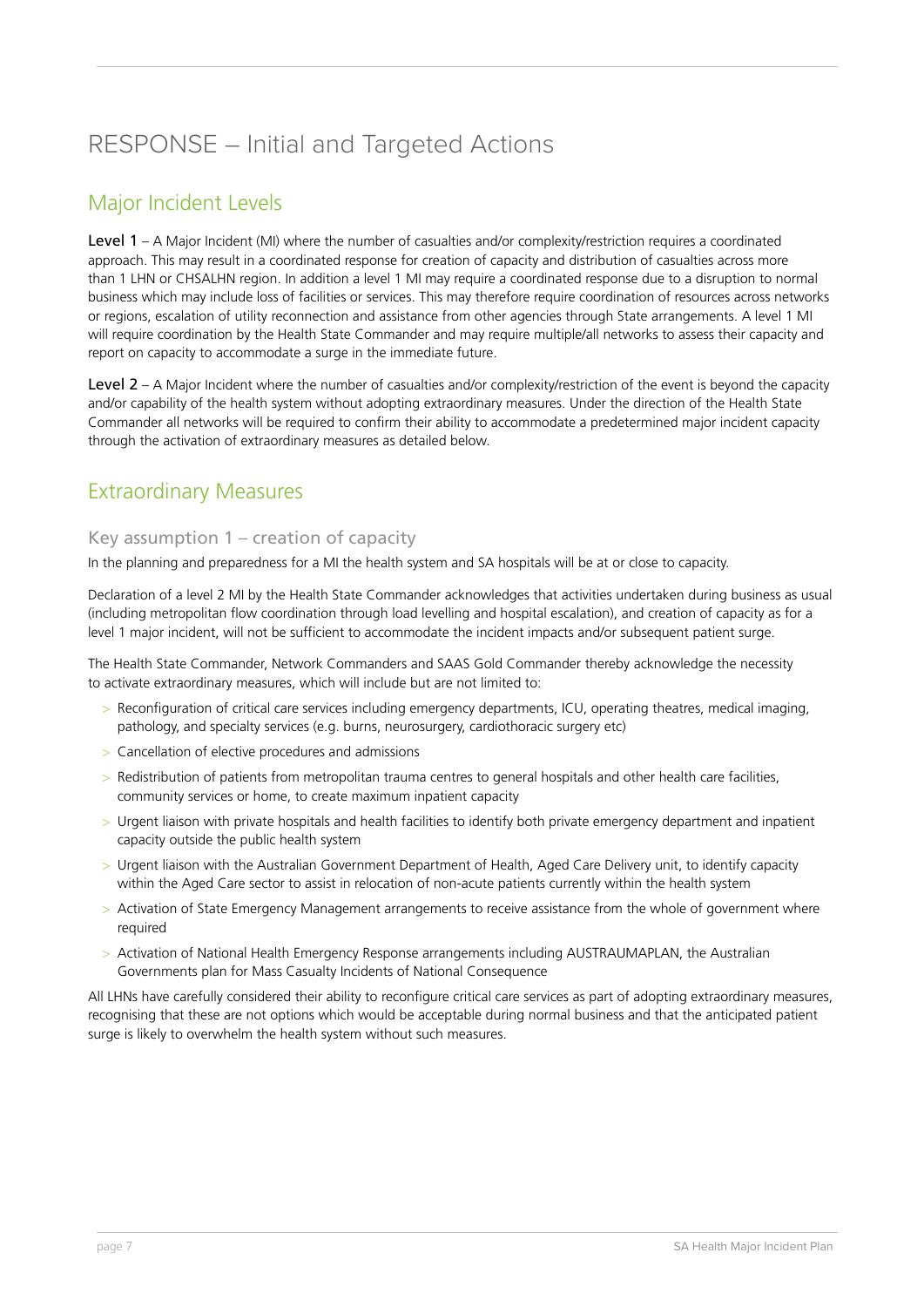#### Key assumption 2 – patient distribution

The surge of P1 and 2 casualties created during a level 2 major incident would overwhelm metropolitan trauma services and will necessitate the adoption of an alternate patient distribution model from the scene.

Distribution of the number of P1 and 2s to identified hospitals in a prearranged strategy will enable the distribution of P3 casualties to the most appropriate health care facility at the discretion of the SAAS Scene Commander.

Reconfiguration of critical services across the system as outlined will create agreed surge capacity and thereby enable the SAAS Scene Commander to quickly determine the location for the first wave of P1 and 2 casualties without the necessity to liaise with the Health State Commander. It also provides an estimate of the health systems capacity for the subsequent waves of P1 and 2 patient transports relative to SAAS capability, fleet and major incident arrangements.

Following the activation of level 2 extraordinary measures and management of the surge as outlined above, the Health State Commander and SAAS Gold Commander and Health Network commanders will need to assess the following:

- > Numbers of casualties remaining at the scene requiring transport,
- > LHN ongoing capacity to receive casualties
- > Necessity to employ additional extraordinary measures e.g. interstate assistance

This will be determined through regular teleconferences between Health State Commander/SAAS Gold and Health Network Commanders.

#### Key assumption 3 – procurement and supply chain

In the planning, preparedness and response to a MI, the health system will have resource and logistical implications.

Declaration of a Level 1 or Level 2, where an incident and operational requirements are beyond the capacity and/or capability of LHNs/Services, escalation to the State Commander will ensure appropriate support through Procurement and Supply Chain Management (PSCM) and when necessary, activation of State or National arrangements as required.

In the event of a declared Level 1 or Level 2 MI, all procurements directly relating to the incident must be approved by the Chief Procurement Officer (CPO). The CPO will exercise approvals utilising the specific delegation authorising approval of procurement processes for declared Level 1 or Level 2 Major Incidents up to \$15 million (inc GST).

#### Response Actions in Major Incident Phases

#### Health State Commander

| <b>Preparedness</b> | <b>Planning, Education and Exercising of Arrangements</b>                                                                                                                                                                                                                                                                                                                                                                                                                                                                                                                                                  |
|---------------------|------------------------------------------------------------------------------------------------------------------------------------------------------------------------------------------------------------------------------------------------------------------------------------------------------------------------------------------------------------------------------------------------------------------------------------------------------------------------------------------------------------------------------------------------------------------------------------------------------------|
| <b>RESPONSE</b>     | <b>STANDBY</b><br>> Clarify and confirm available information and intelligence<br>> Notify Health Network Commanders of potential activation<br>> Notify SAAS Gold Commander of potential activation<br>> Prepare EMDO and EMU to activate SCCH<br>> Disseminate relevant information and intelligence<br>> Consider notification to State Coordinator (SAPOL) for consideration of activating State<br>arrangements<br>> Consider notification of staff to prepare for incident impacts<br><b>INITIAL AND TARGETED ACTIONS</b><br>$>$ Confirm with EMDO the level of incident $-$ L1 or L2 major incident |
|                     | > Notify Health Network Commanders of MI level<br>> Notify SAAS Gold Commander of MI level                                                                                                                                                                                                                                                                                                                                                                                                                                                                                                                 |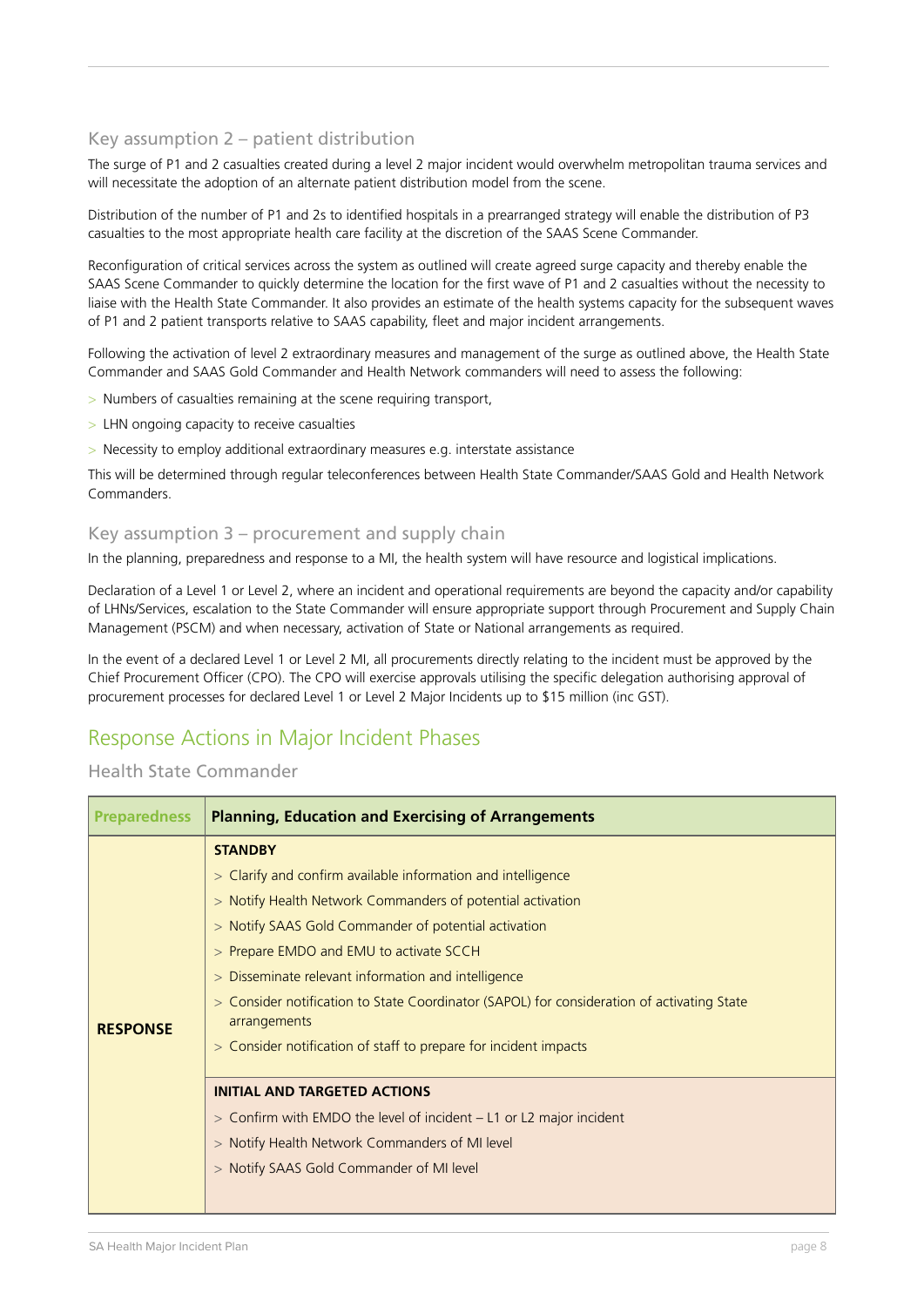|                                     | <b>FOR L1 MAJOR INCIDENT</b>                                                                                                                                                                                                    |
|-------------------------------------|---------------------------------------------------------------------------------------------------------------------------------------------------------------------------------------------------------------------------------|
|                                     | > Activate SCCH                                                                                                                                                                                                                 |
|                                     | > Establish a strategic plan in consultation with Health Network Commanders, SAAS Gold Commander<br>and appropriate subject matter experts using the SMEACS model                                                               |
|                                     | $-$ Situation – what is the general situation                                                                                                                                                                                   |
|                                     | $-$ Mission $-$ what are our objectives                                                                                                                                                                                         |
|                                     | $-$ Execution – what will we do to achieve our objectives                                                                                                                                                                       |
|                                     | $-$ Administration – logistics and support required to support activity                                                                                                                                                         |
|                                     | - Command and communication - who is in charge, who reports to who and how we communicate<br>$-$ Safety – identify any known safety related issues.                                                                             |
|                                     | > Maintain regular contact with Network Commanders and SAAS Gold Commanders via regular<br>teleconferences                                                                                                                      |
|                                     | > Provide strategic leadership and coordination                                                                                                                                                                                 |
|                                     | > Ensure SA Health Media and Communications are aware and develop communication strategy<br>as required                                                                                                                         |
|                                     | > Establish communication with State Coordinator and whole of Government arrangements through<br>the Support Agency liaison officer at the State Emergency Centre (if activated)                                                |
| <b>RESPONSE</b>                     | > Coordinate with National Incident Room (Health) for assistance where necessary (activation of<br>national health emergency response arrangements such as AUSTRAUMAPLAN/AUSBURNPLAN)<br>in consultation with State Coordinator |
|                                     | > Lead the Health State Command incident management team.                                                                                                                                                                       |
|                                     | > Monitor the incident, maintain contact with commanders and update the action plan as necessary                                                                                                                                |
|                                     | > Ensure proper record keeping of the incident through SAHEMS                                                                                                                                                                   |
|                                     | <b>FOR LEVEL 2 MAJOR INCIDENTS</b>                                                                                                                                                                                              |
|                                     | > Confirm the notification of a level 2 MI with Health Network Commanders and SAAS Gold<br>Commander and the activation of extraordinary measures                                                                               |
|                                     | > Follow actions as above for L1 MI                                                                                                                                                                                             |
|                                     | <b>STAND DOWN</b> - Incident no longer presents a threat to the health system or disruption to services                                                                                                                         |
|                                     | > Confirm the status of the incident and that the number of casualties, complicating factors or hazards<br>no longer represent a threat to the system or a source of service disruption                                         |
|                                     | > Consult with Health Network Commanders and SAAS Gold Commander to establish the impact of<br>the incident on the system:                                                                                                      |
|                                     | $-$ Influx in patients                                                                                                                                                                                                          |
|                                     | Damage or compromise to health facilities and/or services                                                                                                                                                                       |
|                                     | - Ability to return to normal business                                                                                                                                                                                          |
| <b>RECOVERY</b>                     | > Confirm with Health Network Commanders and SAAS Gold Commander their ability to return to                                                                                                                                     |
|                                     | normal business                                                                                                                                                                                                                 |
| Activity required<br>to return the  | > If unable to return to normal business and coordination is required across the system, liaise with the                                                                                                                        |
| health system to<br>normal business | D/CE Operational Service Improvement and Demand Management to agree appropriate actions and<br>suitable time for cessation of response activities and return to normal business                                                 |
| <b>Actions</b>                      | > As part of recovery coordinate a Health Service debrief including SAAS, as soon as practicable but<br>within 3 weeks, informed by local LHN debriefs                                                                          |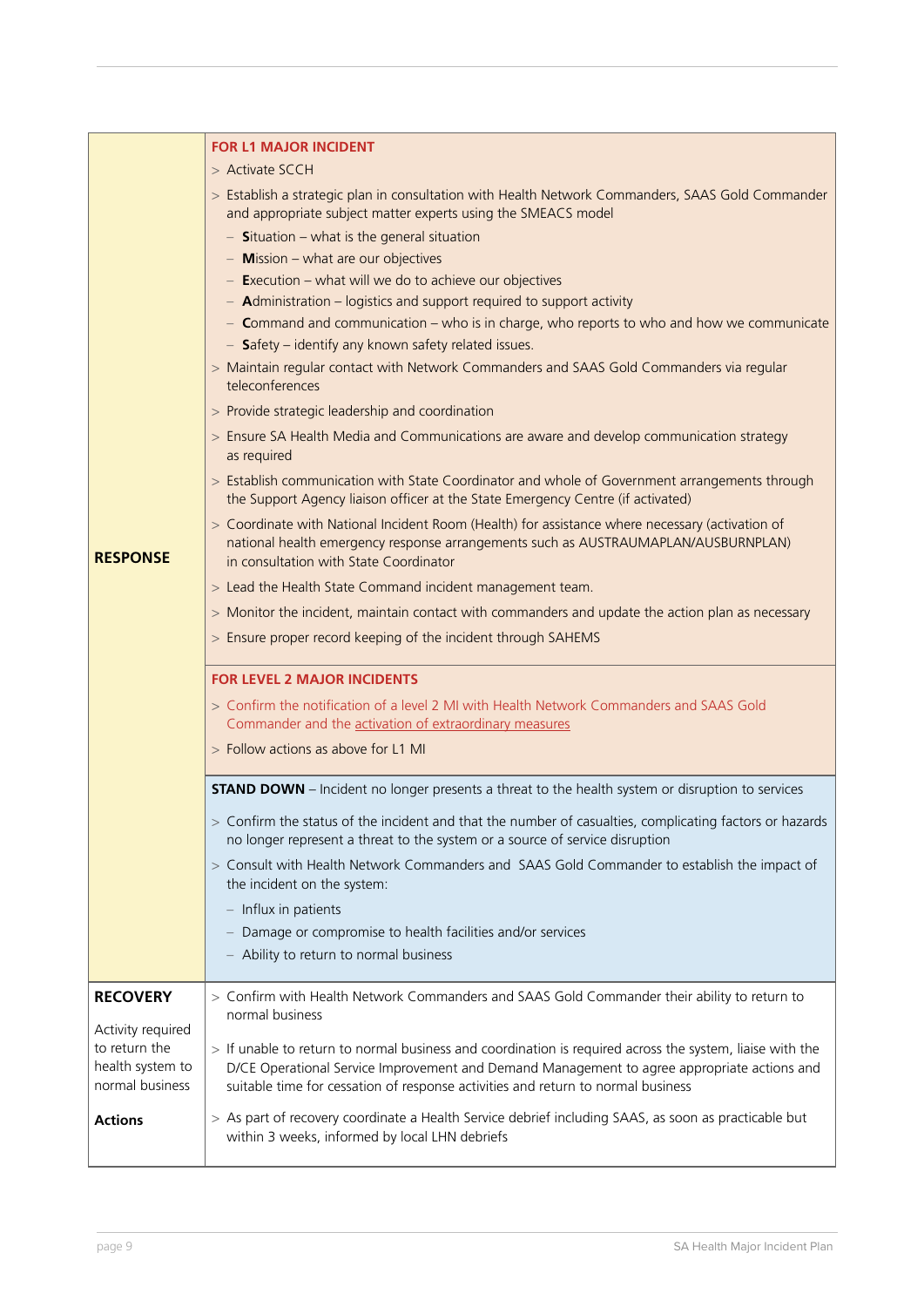#### Health Network Commanders

| <b>Preparedness</b> | <b>Planning, Education and Exercising of Arrangements</b>                                                                                                                                                                                                                                                                                                                                                                                                     |
|---------------------|---------------------------------------------------------------------------------------------------------------------------------------------------------------------------------------------------------------------------------------------------------------------------------------------------------------------------------------------------------------------------------------------------------------------------------------------------------------|
|                     | <b>STANDBY</b><br>> Clarify and confirm available information and intelligence<br>> Notify Health State Commander of potential activation<br>> Notify Site Commanders (Regional Directors for CHSALHN) of potential activation<br>> Prepare to activate LHN/Service and Hospital Incident Command Centres (ICC) as required<br>> Consider notification of staff to prepare for incident impacts<br>> Activate standby protocols (check facility preparedness) |
|                     | <b>INITIAL AND TARGETED ACTIONS</b>                                                                                                                                                                                                                                                                                                                                                                                                                           |
|                     | > Confirm with State Commander the level of incident - L1 or L2 major incident                                                                                                                                                                                                                                                                                                                                                                                |
|                     | <b>FOR L1 MAJOR INCIDENT</b>                                                                                                                                                                                                                                                                                                                                                                                                                                  |
|                     | > Notify Site Commanders (Regional Directors for CHSALHN) of MI level 1                                                                                                                                                                                                                                                                                                                                                                                       |
|                     | $>$ Activate ICC(s)                                                                                                                                                                                                                                                                                                                                                                                                                                           |
|                     | > Establish an action plan in consultation with Health State Commander, SAAS Gold Commander and<br>appropriate subject matter experts using the SMEACS model                                                                                                                                                                                                                                                                                                  |
|                     | $-$ Situation – what is the general situation                                                                                                                                                                                                                                                                                                                                                                                                                 |
| <b>RESPONSE</b>     | $-$ Mission $-$ what are our objectives                                                                                                                                                                                                                                                                                                                                                                                                                       |
|                     | $-$ Execution – what will we do to achieve our objectives<br>$-$ Administration – logistics and support required to support activity                                                                                                                                                                                                                                                                                                                          |
|                     | - Command and communication $-$ who is in charge, who reports to who and how we<br>communicate                                                                                                                                                                                                                                                                                                                                                                |
|                     | $-$ Safety – identify any known safety related issues.                                                                                                                                                                                                                                                                                                                                                                                                        |
|                     | > Maintain regular contact with Health State Commander and SAAS Gold Commander - regular<br>teleconferences                                                                                                                                                                                                                                                                                                                                                   |
|                     | > Establish command and coordination of the incident across the LHN                                                                                                                                                                                                                                                                                                                                                                                           |
|                     | > Maintain communication with Site Commanders and develop operational activities to achieve the<br>action plan aims.                                                                                                                                                                                                                                                                                                                                          |
|                     | > Monitor and identify resource requirements with Site Commanders and escalate to State Command<br>if outside of the capacity of the LHN or Service to source.                                                                                                                                                                                                                                                                                                |
|                     | > Ensure LHN Media and Communications are aware if required to coordinate messaging with Health<br>State Command.                                                                                                                                                                                                                                                                                                                                             |
|                     | > Lead the LHN incident management team in consultation with Bronze Commanders.                                                                                                                                                                                                                                                                                                                                                                               |
|                     | > Monitor the incident, maintain contact with Gold and Bronze commanders and update the action<br>plan as necessary                                                                                                                                                                                                                                                                                                                                           |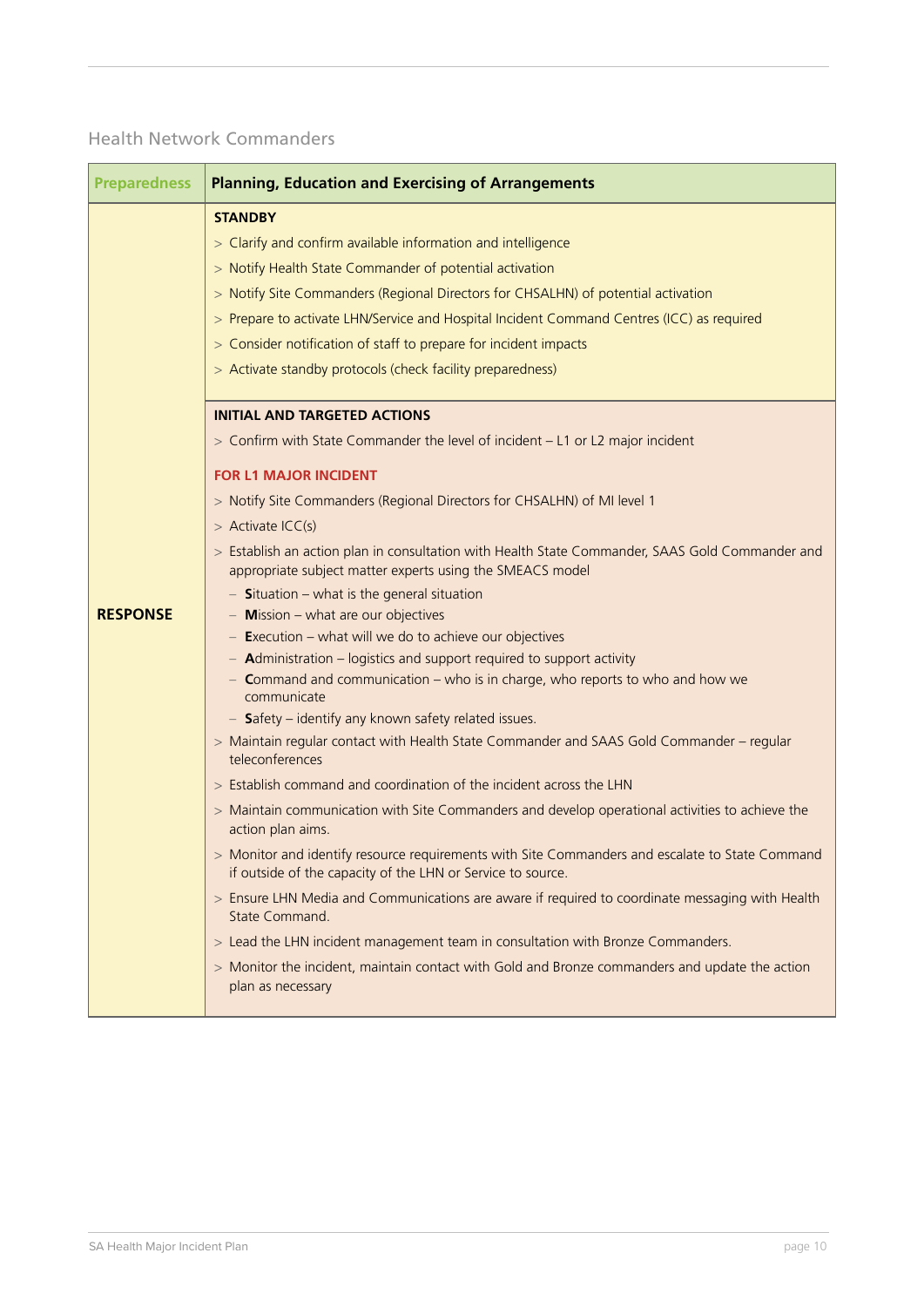| <b>RESPONSE</b>                                                                      | <b>FOR LEVEL 2 MAJOR INCIDENTS</b><br>> Confirm the notification of a level 2 MI with Health State Commander and the activation of<br>extraordinary measures<br>> Ensure the activation of extraordinary measures and requirement to reconfigure critical care services<br>to accommodate prearranged patient surge is communicated to all critical care services<br>> Follow actions as above for L1 MI<br><b>STAND DOWN</b> – Incident no longer presents a threat to the health system or disruption to services<br>> Confirm the status of the incident and that the number of casualties, complicating factors or hazards<br>no longer represent a threat to the system or a source of service disruption<br>> Consult with Health Network Commanders and SAAS Gold Commander to establish the impact of |
|--------------------------------------------------------------------------------------|---------------------------------------------------------------------------------------------------------------------------------------------------------------------------------------------------------------------------------------------------------------------------------------------------------------------------------------------------------------------------------------------------------------------------------------------------------------------------------------------------------------------------------------------------------------------------------------------------------------------------------------------------------------------------------------------------------------------------------------------------------------------------------------------------------------|
|                                                                                      | the incident on the system:<br>$-$ Influx in patients<br>- Damage or compromise to health facilities and/or services<br>- Ability to return to normal business                                                                                                                                                                                                                                                                                                                                                                                                                                                                                                                                                                                                                                                |
| <b>RECOVERY</b>                                                                      | > Confirm with Health State Commander and SAAS Gold Commander ability to return to normal business                                                                                                                                                                                                                                                                                                                                                                                                                                                                                                                                                                                                                                                                                                            |
| Activity required<br>to return the<br>health system to<br>normal business<br>Actions | > If unable to return to normal business and coordination is required across the system, liaise with the<br>Health State Commander and D/CE Operational Service Improvement and Demand Management to<br>agree appropriate actions and suitable time for cessation of response activities and return to normal<br>business<br>> As part of recovery conduct local debriefs as soon as practicable but in time to inform the Health<br>Service debrief coordinated by the Health State Commander within three weeks of the incident.                                                                                                                                                                                                                                                                            |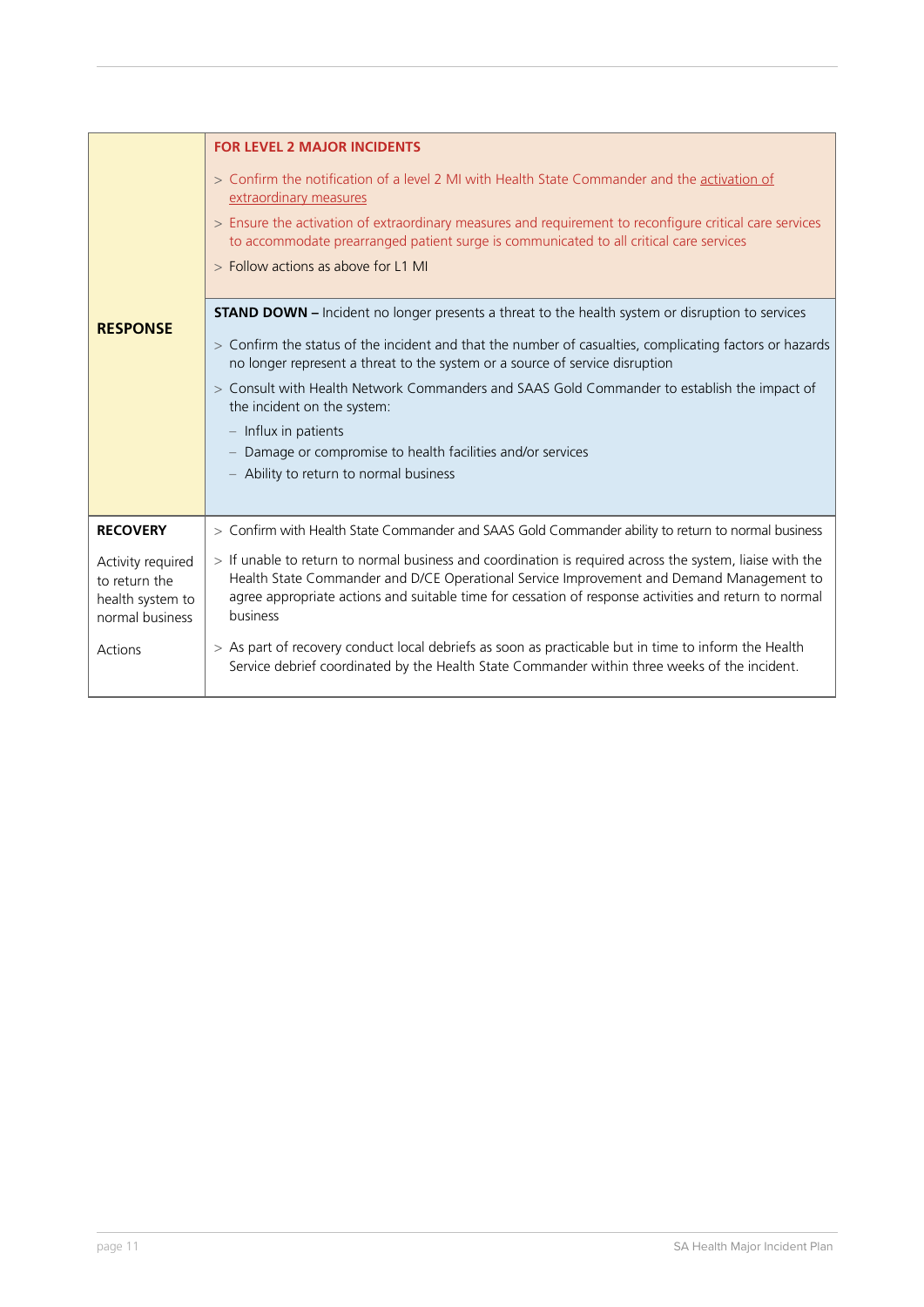## Out of Hospital Strategies for an Extended Mass Casualty Incident (MCI)

In the event of an incident of State or National consequence which overwhelms the health system it may be necessary to employ strategies to support field casualty management. This may include coordination of public health initiatives related to incidents generating large numbers of casualties such as a human disease outbreak, which would be led by the Chief Public Health Officer. Any field casualty management strategy will be led and coordinated by SA Ambulance Service and will be resource and equipment intensive and may necessitate a whole of Government and/or National assistance through the activation of National Health Emergency Response Arrangements coordinated by the National Incident Room (Health).

In the event that a major incident is of a scale or is in a location which requires an extended presence at/near the scene three strategies may be considered.

#### Casualty Clearing Station (CCS)

To support field casualty management a CCS could be established to hold casualties and allow capacity to be created in the health system. Characteristics of a CCS are:

- > Established and controlled by SAAS
- > Located away from hazards but not too far as casualties need significant resources to be transferred to the CCS
- > Established for up to 6-8 hours post incident

Further detail on the establishment and management of a CCS can be found in the SA Ambulance Service Major Incident Response Plan

#### Field Medical Facility (FMF)

An extended Casualty Clearing Station (CCS) with additional resources established where deemed necessary to hold casualties for transport > 6-8 hours when hospital capacity is not available (e.g. health facilities have been affected/damaged by the incident compromising or overwhelming the capacity of the health system). Characteristics of an FMF are:

- > Established and controlled by SAAS
- > Higher level of clinical care
- > Prolonged holding of casualties
- > Additional specialist medical staff on site

Further detail on the establishment and management of a FMF can be found in the SA Ambulance Service Major Incident Response Plan

#### Field Hospital

A self-sufficient field hospital facility established to provide definitive medical care. SA does not have a deployable field hospital capability. If a field hospital were required the Health State Commander and SAAS Gold Commander would liaise with the State Coordinator as this would necessitate activation of national health emergency response arrangements coordinated by the Australian Government. Characteristics of a Field Hospital are:

- > Established if definitive medical care is required in the field for a period of greater than 48 hours
- > Operated under the direction of the Health State Commander in close cooperation with the SAAS Gold Commander

#### Links to other Plans:

For further information on all SA Health emergency management plans and arrangements please visit SA Health Emergency Management.